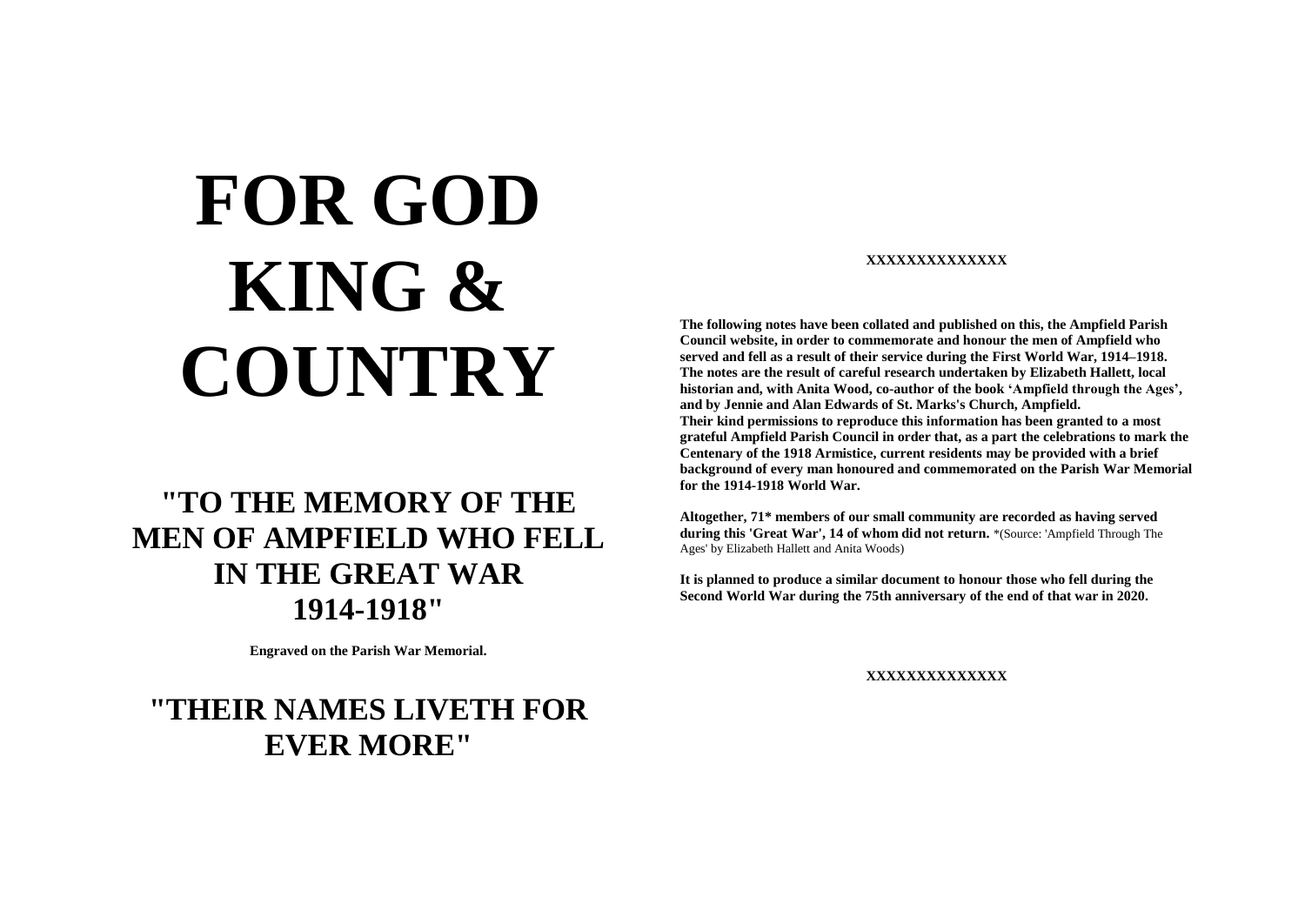#### **Carol Edward Vere Awdrey**



Son of the Vicar, the Rev. Vere Awdry, and Mary Louisa Awdry, who lived in the Old Vicarage. A 2nd Lieutenant in the 2nd Btn. Royal Munster Fusiliers, Carol Awdrey died on 27th August, 1914, aged 20, only a month after the outbreak of the war during the retreat from Mons. Buried at Etreux British Cemetery, Aisne, France. Grave Ref: 11 3, where there is an account of the circumstances in which Carol died. (The village is 32 kilometres northeast of St Quentin and 20 kilometres west of La Capelle, on the D946.). Carol's surviving stepbrother, Wilbert, became the author of the 'Thomas the Tank Engine' series of stories.

#### **John Henry Bowles**

Son of Augusta Bowles of Rownhams and husband of Alice Lilly Bowles (nee Phillpott) of Ampfield. Prior to enlisting in the First Hampshire Regiment, John worked on the Hursley Estate. He was a Pioneer in the 319th Road Construction Company, Royal Engineers. John Bowles was killed in action, aged 34, on 25th September 1917 during the 3rd battle of Ypres in northern France. Buried at La Clytte Military Cemetery, Grave Ref: 111 B 20. (8 kilometres west of Ieper [formally 'Ypres'] town centre on N304.)

#### **George Gardener**

The son of Charles and Elizabeth Gardener of Hursley and later Ratlake, George worked as a woodman on the Hursley Estate. George enlisted as a private in the 10th Btn. the Hampshire Regiment. He died from wounds sustained at Gallipoli on 22nd August 1915. He is buried in the 7th Field Ambulance Cemetery, Anzac, Turkey. Grave Ref: Sp. Mem. A13. (190 metres east of the Anzac-Suvla road between Chailak Dere and Aghyl Dere.)

#### **Harry Gradidge**



The son of William and Fanny Gradidge of Jermyns Lane, Ampfield. Private Harry Gradidge enlisted in the Hampshire Regiment, transferring in 1916 to the newly formed Machine Gun Corps as a founder member of the 179th Machine Gun Company. Harry died, aged 21, on 3rd July 1916 at The Somme. He is buried in Haute Avesnes British Cemetery, Pas de Calais. Grave Ref: A 1. (9 kilometres west of the Arras/St Pol road to the north of the village on the road leading to Habarcq.)

#### **Ernest Bone Haskell**



The son of Harry and Annie Haskell of 182 Knapp, Ernest Haskell was a private in the 2nd Btn. Wiltshire Regiment. He was killed in action on 25th September 1915 aged 24, at Loos, Belgium. Although there is no known grave, Ernest is commemorated on the Loos Memorial Cemetery, panel 102. (This is in the village of Loos-en-Gohelle, 5 kilometres north-west of Lens.)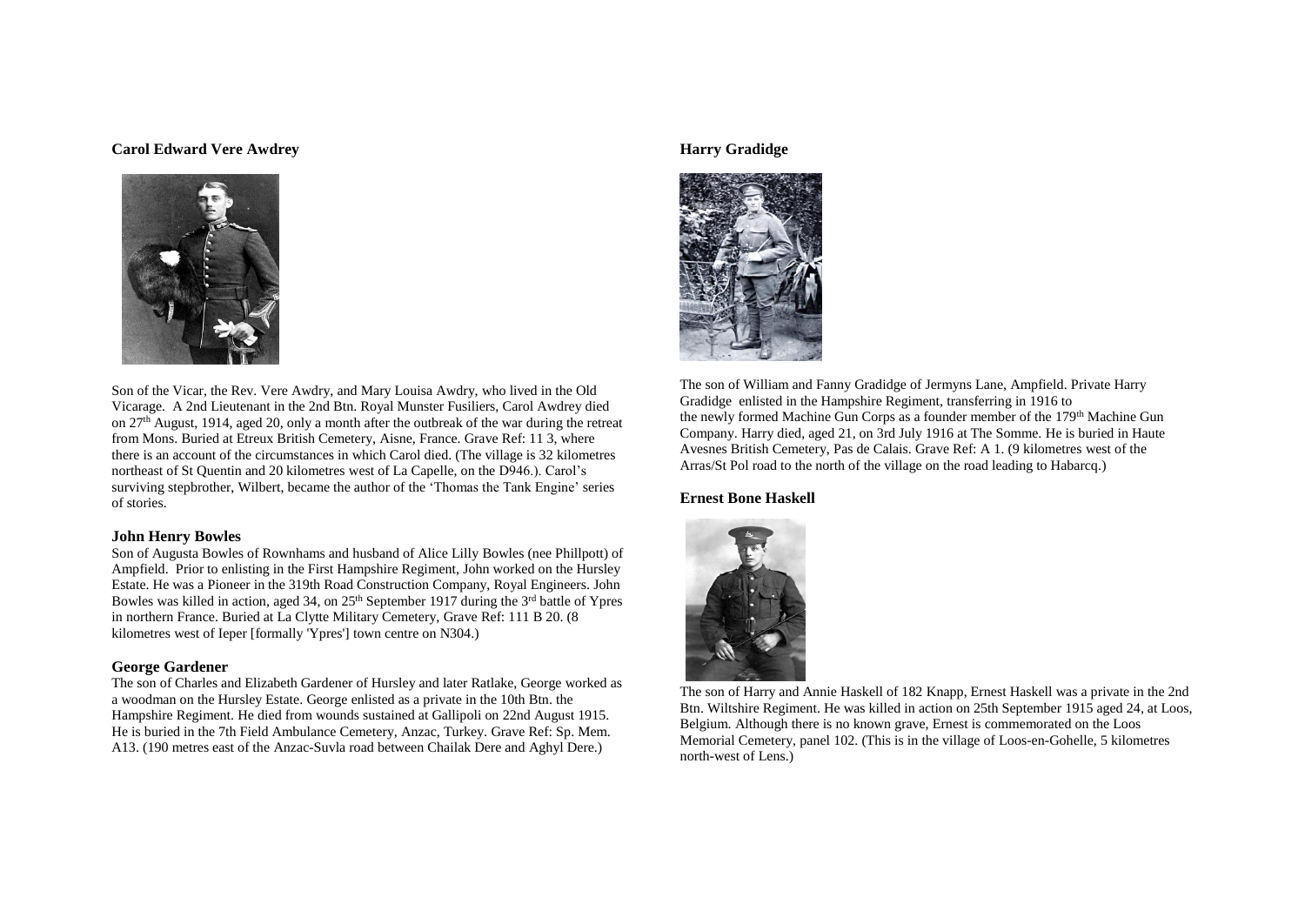#### **Henry James Payne (Harry) Haskell**

Also the son of Harry and Annie Haskell of 182 Knapp. Harry Haskell was a private in the 5th Btn. Dorset Regiment, which was posted to Gallipoli in August 1915. Killed in action on 31st August 1915, aged 20, Harry is buried at Pieta Military Cemetery, Malta. Grave Ref: B. V11.3. (1.5 kilometres from Valetta, Malta, off the Sliema Road.) Tragically, Annie Haskell, the mother of Harry and Ernest was informed of the deaths of both of her sons on the same day. Mercifully, there were three brothers who did survive the war.

#### **Phinehas Kebby**

Son of Eli and Alice Kebby of Hillside, Winchester Road, Ampfield, Phinehas Kebby also worked on the Hursley Estate. Phinehas joined the Worcester Regiment, subsequently becoming a private in the11th Btn. Somerset Light Infantry. He served in France and Flanders before dying of his wounds, aged 32, on 6<sup>th</sup> September 1917, in Northern France. He is buried in the Calais Southern Cemetery, Pas de Calais. Grave Ref: Plot H, Row 5, Grave 16. (On the southern side of the main road to Dunkerque.)

#### **Cecil Marsh**

Son of William and Mary Marsh, Cecil Marsh enlisted as a private in the  $10<sup>th</sup>$  Btn, The Hampshire Regiment. Cecil was killed in action at Gallipoli on 21<sup>st</sup> August 1915, aged 18. Commemorated on the Helles Memorial, Turkey, Ref: Panel 125-134 or 223-226, 228-229 and 328. (This is situated on the tip of the Gallipoli Peninsula, on an obelisk over 30 metres high, sufficient to be seen by ships passing through the Dardanelles.)

#### **David Neale**

Son of James and Edith Neale of Ampfield, whose gravestone in St Mark's churchyard records: 'David, their son, who drowned at Basra, Persian Gulf, when on active service, 2nd June 1917, aged 37'. David Neale enlisted as a private, 783rd MT Coy, Army Service Corps. He is commemorated on the Basra Memorial, Al Bascra, Iraq, panel 42. (This was originally situated within Basra War Cemetery but in 1997 the memorial was moved by Presidential decree and re-erected 32 kilometres along the road to Nasiriyah, in what was the middle of a major battleground during the Gulf War.) [The memorial in St. Mark's spells the name as Neal]

#### **Ronald E Stratton**

The Stratton family lived in Pound Lane. Ronald attended the HMS 'Impregnable' Training Establishment, Royal Navy, listed as Boy, Second Class. He died on 27th May 1916, aged 17, from disease sustained while training at Plymouth. Buried in St Mark's churchyard, grave number 592, his is the only Commonwealth War Grave in the Churchyard.

#### **Leonard Vivian Douglas Waygood**

Son of William and Janet Waygood of Ampfield. Leonard Waygood enlisted on 16<sup>th</sup> September 1918 as a private in the Royal Marine Artillery, based at the RM Depot, Eastney. He died from disease thought possibly to be Spanish Flu, some 13 days later, on 28th September 1918, aged 17. Buried in Haslar Royal Navy Cemetery. Grave Ref: E31 17.

#### **Frank Webb**

Son of Benjamin and Catherine Webb of Ampfield, Frank Webb worked at the Eastleigh Railway Works. He joined the10th Btn. The Hampshire Regiment as a private. Frank was killed in action at Gallipoli on 10th August 1915, aged 29. He is commemorated on the Helles Memorial, Turkey. Ref: Panel125-134 or 223-226, 228-229 and 328. (On the tip of the Gallipoli Peninsula, as described for Cecil Marsh).

#### **Benjamin Percy Whitbread**

Son of William and Laura Whitbread of upper Knapp Lane, Benjamin Whitbread was a Gunner in the Royal Garrison Artillery, East Africa Details. He died of a tropical disease, assumed to be malaria, in Tanganyika (now called Tanzania), just after the end of the war, on 6 December 1918, aged 27. Benjamin is buried in the Dar es Salaam (Upanga Road) Cemetery, Tanzania.. Grave Ref: VII F 8.

#### **Archibald Henry Witcher**

The son of James and Anne Maria Witcher of Hawstead, Archibald Witcher worked on the Hursley Estate as a woodman. Having enlisted in the 1st Btn. Grenadier Guards, Lance Corporal Archibald Witcher served in France and Flanders before dying of wounds sustained at the Battle of Flers-Courcalette aged 21. This was the first battle in which tanks were deployed. Archibald is buried in Grove Town Cemetery, Meaulte, Somme, France. Grave ref. I C 33. (The village lies a little south of Albert - take the D329 through Meaulte towards Bray sur Somme, for 2.5 kilometres, then right towards Etinehem (C6).

#### Note:

A young man born and raised in Ampfield, but not on the war memorial because his family had moved away in 1909, was Leslie Penn, son of Walter Penn, the former schoolmaster, and his wife, Cecilia. Leslie's death at Passchendaele on 12th October 1917 is commemorated on his parents' gravestone in St Mark's churchyard. He had been a private in the 7th Btn. Queens Own Royal West Kent Regiment